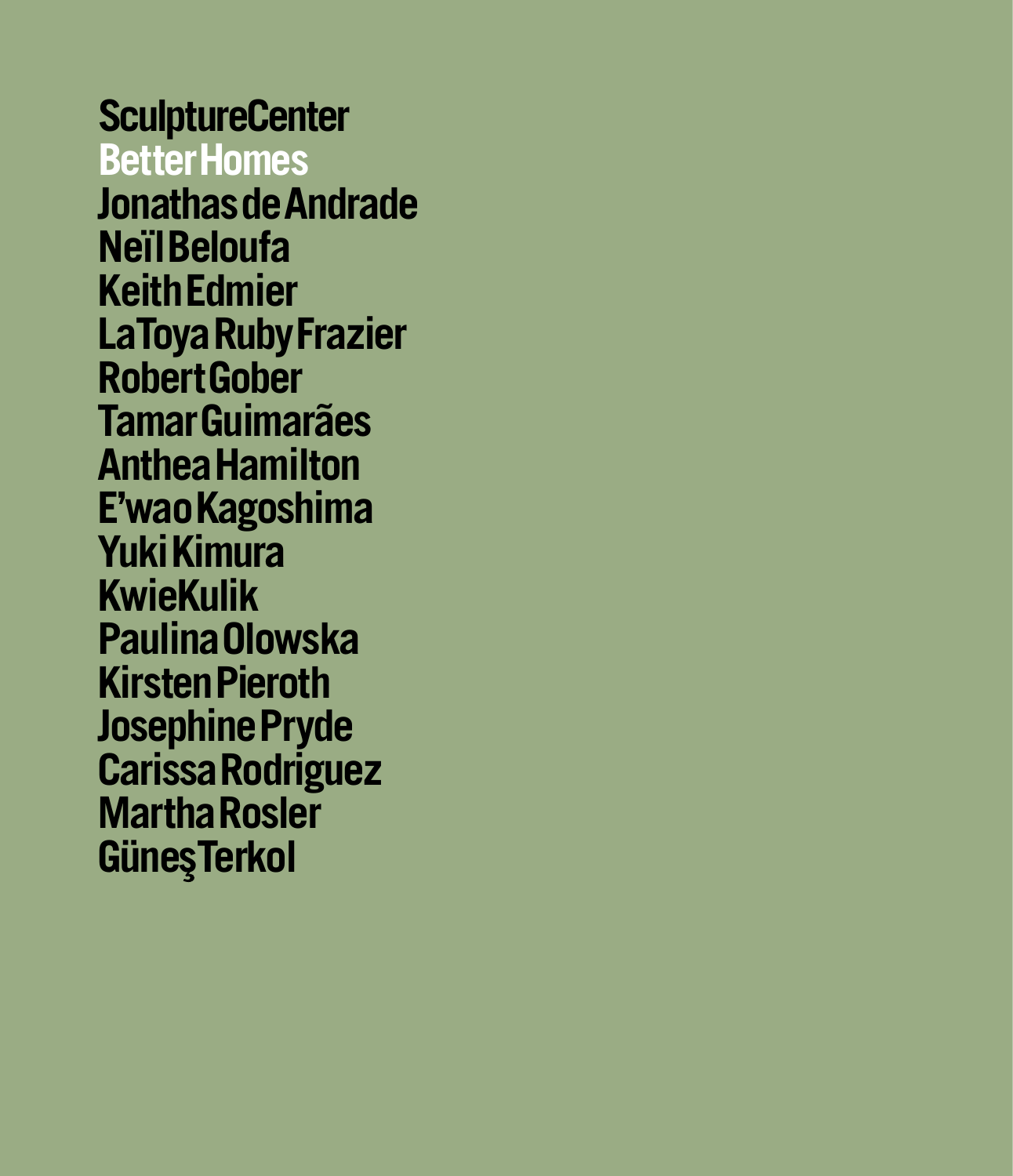## **Foreword Mary Ceruti**

 **Working with living artists affords the opportunity to engage with ideas that are percolating** under the surface of contemporary culture. Artists bring fresh and distinctive perspective to social issues in ways that may seem oblique or contradictory, yet they help us to recognize aspects of our culture that are emerging **and shifting. Better Homes looks at the changing ways households are being imagined and constructed. Marriage** equality, reproductive rights and housing policy come into play in works that challenge or negotiate the evolving notion of the interior. I want to thank Ruba Katrib for organizing this exhibition. Her intelligent eye and thoughtful **research has brought us an insightful exhibition and publication.**

Our sincere appreciation is due to the many lenders to the exhibition as well as to the gallery representatives that **coordinated the artists' participation: Mitchell Algus, Daniele Balice, Claudia Carson, Alessandra d'Aloia, Karolina Dankow, Derya Demir, Stephanie Dorsey, Electronic Arts Intermix, Tom Eccles, Pierpaolo Falone, Márcia Fortes, Marcos Gallon, Łukasz Gorczyca, Amy Greenspon, Alexander Hertling, Pati Hertling, Marieluise Hessel, Michał Kaczy´nski, Marina Leuenberger, Matthew Marks, Takayuki Mashiyama, Max Maslansky, Manuela Mozo, Jason Murison, Jeffrey Peabody, Friedrich Petzel, Amanda Rodrigues Alves, Mateusz Sapija, and Richard Telles.**

**SculptureCenter's dedicated staff brings incredible energy, expertise and enthusiasm to every endeavor. They help make SculptureCenter one of the most artist-friendly organizations in New York.**

**We are grateful to the Japan Foundation, New York and SAHA, Istanbul, which enabled the participation of Yuki Kimora and GünesTerkol, respectively. SculptureCenter's exhibitions and publications would not be possible** without the generous and unwavering commitment of our Board of Trustees and the ongoing support of our major program funders including Jeanne Donovan Fisher, the Andy Warhol Foundation for the Visual Arts, the New York City Department of Cultural Affairs; New York State Council on the Arts; the Lily Auchincloss Foundation, Inc; the Kraus Family Foundation; and the A. Woodner Fund. And finally, I want to thank the artists for sharing this **provocative work with us and inspiring us to always think outside what many might consider the norm.**

**Mary Ceruti Executive Director and Chief Curator**

SculptureCenter's exhibitions and programs are generously supported by grants from the National Endowment for the Arts; the New York City Department of Cultural Affairs; New York State Council on the Arts; Lily Auchincloss Foundation, Inc; Bloomberg Philanthropies; Goldman Sachs; A G Foundation; the Ken and Judith Joy Family Foundation; the Kraus Family Foundation; the Lambent Foundation fund of the Tides Foundation; the Joan Mitchell Foundation; the New York Community Trust; the Peter Jay Sharp Foundation; the Pollock-Krasner Foundation; the Andy Warhol Foundation for the Visual Arts; the A. Woodner Fund; and contributions from our Board of Trustees and many generous individuals.

This exhibition is made possible in part with support from Jeanne Donovan Fisher, the Japan Foundation, New York and SAHA, Istanbul.

All rights reserved, including rights of reproduction in whole or in part in any form. © SculptureCenter and the authors

Published by **SculptureCenter** 44-19 Purves Street Long Island City, NY 11101 t: 718.361.1750 f: 718.786.9336 info@sculpture-center.org www.sculpture-center.org

#### ISBN: 0-9703955-8-2

Design: Claudia Brandenburg, Language Arts Copy Editor: Alice Gregory Printer: RMI Printing, New York Exhibition Intern: Jessica Hong All Photos by Jason Mandella, 2013.

**Better Homes**  April 22 – July 22, 2013

Jonathas de Andrade Neïl Beloufa Keith Edmier LaToya Ruby Frazier Robert Gober Tamar Guimarães Anthea Hamilton E'wao Kagoshima Yuki Kimura KwieKulik Paulina Olowska Kirsten Pieroth Josephine Pryde Carissa Rodriguez Martha Rosler Günes Terkol

Curated by Ruba Katrib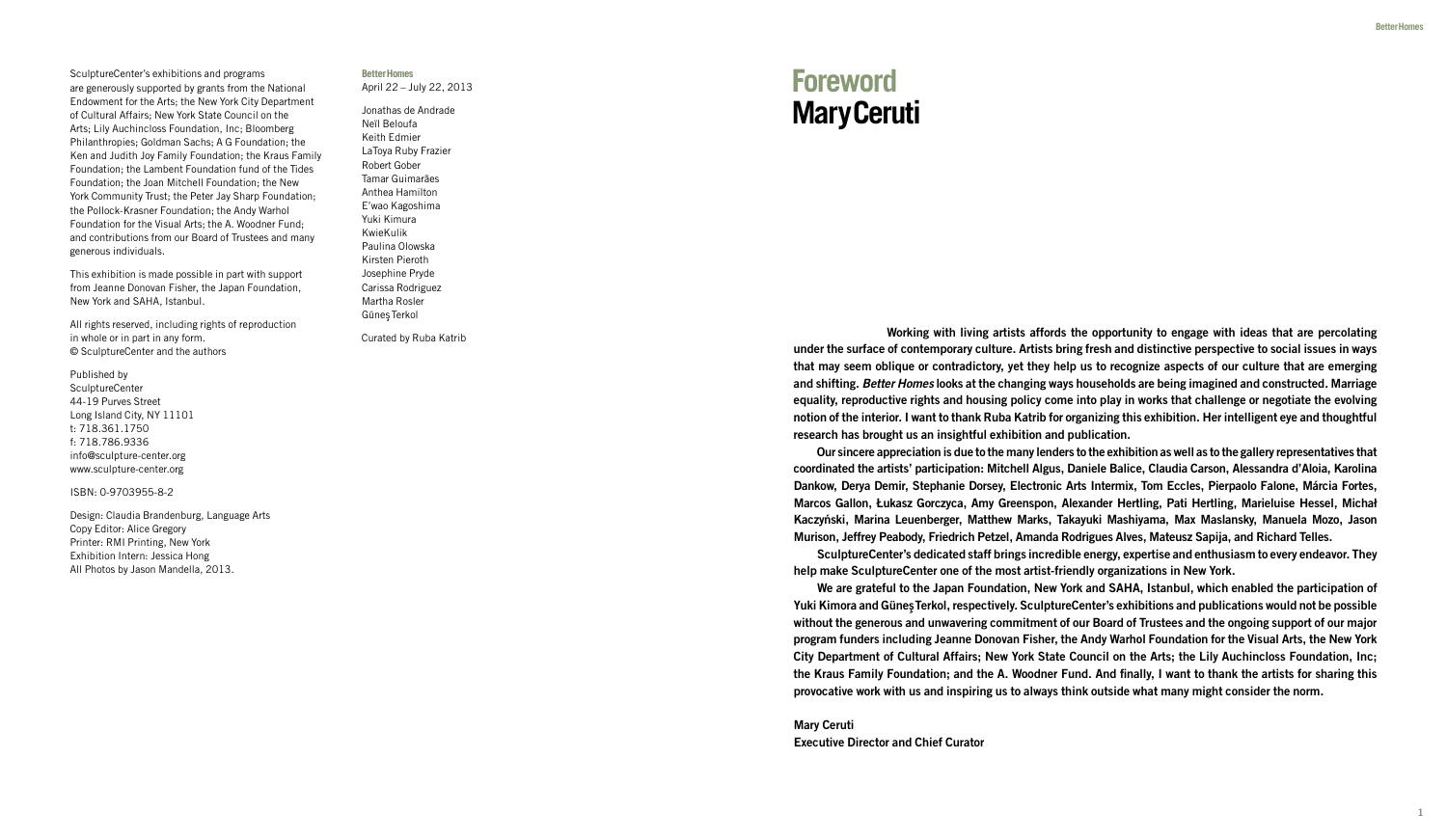# **Better Homes Ruba Katrib**

 **A boy plays, cries, smiles, and grimaces in a group of candid, gloss images. Josephine Pryde's Adoption (2009) series is comprised of pictures of a well-dressed toddler. His name-brand clothing and the** environment in which he is photographed give us insight into his life, but also raise questions about choice and **consumption. One by one, these images accumulate into an unsettling representation of childhood. The boy** pictured is complex—he is frustrated, he is happy, he has desires. He can be manipulated, but he can also **manipulate. Subject to mood swings, he can appear alternately adorable and grotesque. Necessarily passive,** this child is embedded in a complex range of power relations. His tenuous position is only further accentuated by the title of the series, *Adoption*. For whatever reason this cute boy was given away by his birth parents, and for whatever reason, someone else now calls him their own. Through this transaction, he has become a commodity of sorts, a status that is exaggerated by his representation as an image of idealism and desire. The works extend beyond the specificities of the narrative presented, exposing the proprietary threads that infiltrate all familial and **domestic structures.**

"Family no longer serves as the central organizing feature of society," and in many high-income parts of the world, work and career have become paramount due to a complex set of circumstance.1 Many factors—move**ments away from traditional values, competitive careers, urban living, shifting social attitudes (in addition to financial and political conditions)—have radically altered our notion of the household. The place of the home,** as separate from the site of labor, is known as the primary site of private life, the place where desire, leisure, and consumption play out. But our changing relationship to work has had a large impact. The theorist Franco "Bifo" Berardi has questioned why this "new kind of worker value[s] labor as the most interesting part of his or her life..."<sup>2</sup> Interrogating a "new love for working"—a use of love that is perhaps in opposition to expending emotion on other individuals—Berardi points to the difficulty of economic sustainability and a daily life that is "lonely and tedious"; he writes that "metropolitan life has become so sad that we might as well sell it for money."<sup>3</sup> Traditional notions of just what *is* a household are becoming increasingly outmoded. No longer is it a given that a household is defined solely by a married couple and their children. As a result of changing economic conditions, governmental **policies, and social movements and attitudes, households are being redefined. <sup>4</sup> Throughout these transforma tions, it is important to ask: What do we want our homes to look like?**

Over the last century, people have lived increasingly urban, solitary lives.<sup>5</sup> What does this radical demographic change indicate? How have we anticipated and adapted to these changes? In the early 20th century, the **material feminists advocated against the pernicious effects of bourgeois domesticity on women and the family** structure; they pushed for a total revision of many of the configurations that defined domestic life. These early interrogations took place when there was the possibility of restructuring the home as we now know it. As Victorian formations of the home shifted and more women were directly tasked with caring for the house and its occu**pants—as opposed to domestic servants who increasingly found work in new industries—material feminists such as Christine Frederick and Charlotte Perkins Gilman actively sought to redefine the construction of public and private space to seek better positions for women, and thus the entire family structure:**

**The material feminists advocated the introduction of cooperative housing, kitchenless homes, public kitchens, community dining clubs, day-care centers for children and communal laundries. Borrowing ideas from hotels, restaurants and factories they sought to challenge the idea of the separate spheres and to end women's isolation in the home, their dependency on men, and their old-fashioned 'craft' approach towards housework. Theirs was a total rejection of the traditional**

3 Ibid, 83.

<sup>1</sup> Joel Kotkin with Anuradha Shroff, Ali Modarres, et al. The Rise of Post-Familialism: Humanity's Future (Singapore: Civil Service College, 2012), 1.

<sup>2</sup> Franco "Bifo" Berardi, The Soul at Work: From Alienation to Autonomy (Los Angeles: Semiotext(e), 2009)**,** 79.

<sup>4</sup> For example, see: David Brooks, "The Age of Possibility," The New York Times, (November 16, 2012): A35 and Kotkin. 5 See Kotkin.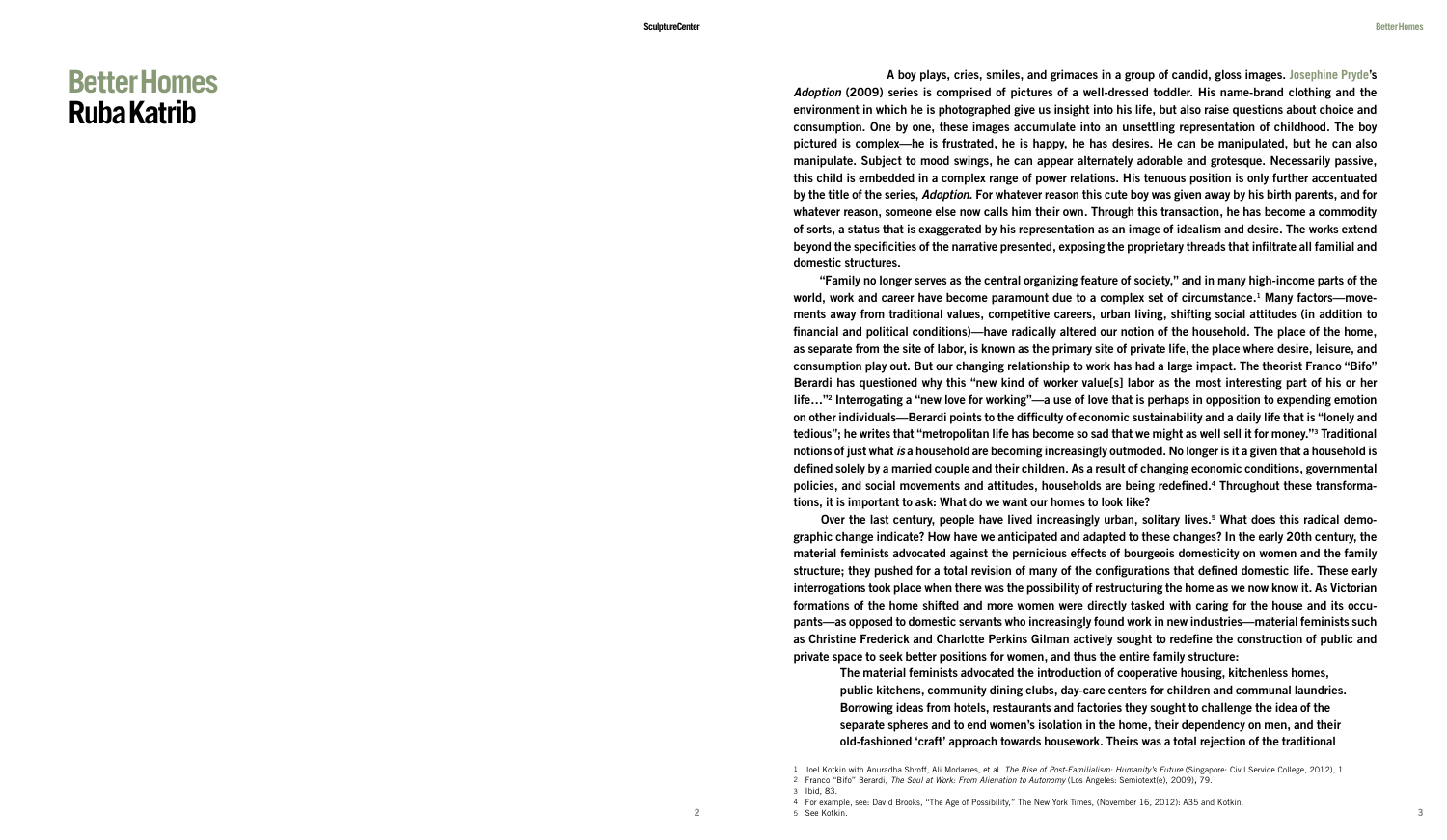**domestic ideal. In search of alternative ways of living and bringing up children they advocated** a radical revision not only of the way of life built around the Victorian concepts off the family and **the home but also, most importantly, of the visual, and spatial environments which had both engendered and supported it.6**

Only a limited number of the ideas and initiatives proposed by the material feminists took hold, and we are still witnessing and experiencing seismic shifts in the general conception of home today. Better Homes is an exhibition that takes an oblique look at some of the questions and issues surrounding the construction of the contemporary household. Many of the artists, like Pryde, address the aesthetics of desire in relation to domesticity, as well as the proprietary implications in recent and current home structures. The lines between public and private are constantly renegotiated within the work in the exhibition, as well the relationships between the decorative and spatial configurations of home and private life. The title of the exhibition, Better Homes, refers to aspirational notions of domesticity, which are perpetuated through media and marketing. Similarly, the exhibition looks at desire in relation to domesticity—a desire that reveals hypocrisies as well as truths. As the realms of public and private have once again **redistributed themselves, we face an all-encompassing idea of "lifestyle" which is entwined with consumerism. As** "things" increasingly comprise our identities, they also play a major role in delineating how we live as well as our relationship to others. The acquisition of things, the changing spaces in which we live, and an increasing identifica**tion with work have made traditional notions of private life and family obsolete.** 

 **Carissa Rodriguez's series Yesterday I Tried to Paint You (2012) documents a sperm donation** that the artist received from her boyfriend and is storing in a for-rent facility. Her series of abstracted photographic prints reveal enlarged images of sperm, captured by a lab technician. Due to new, advanced medical technology, it is increasingly common for women to have children on their own—reducing the dependency on a traditional **family structure and contractual relationships. Further, the patriarchal family structure and its relationship to** property is disrupted.<sup>7</sup> In this instance, Rodriguez is the sole owner of the sperm and its potentiality; she possesses the "rights" to the sperm and whatever it may produce, a parallel that could be found in art production. This issue of authorship is emphasized through the images. The isolation of the sperm highlights its functionality. The prints themselves are abstract, zeroing in on a small grouping of the sperm, which are mostly a bluish white on a matching background. These clinical images are treated with a reverence that seems at odds with what is being depicted. Sperm is a substance loaded with meaning, but visual representation of it is rare. The title of the works contrasts the coldness of the images with a sentimental tone, referring to the act of painting, portraiture, and the attempt to capture the essence of a lover. Instead, Rodriguez has literally obtained and depicted a bodily **fluid, which contains the DNA and reproductive potential of someone close to her.**

**In You again (Ancora tu) (2011), Rodriguez embeds an 18-karat rose gold Cartier LOVE™ ring in a slab of marble. The ring, representative of the commercialization and marketing of "love," is trapped within the 1,200 pound expanse of marble. Touching on a history of minimalist sculpture—notably Carl Andre's floor works—** Rodriguez embeds a minimal object with an emotional charge. The ring is nearly invisible within the work, becoming a small and symbolic token—referring to the body, but also to the modes of contractual agreements between **lovers. In this work, elegant materials become fetters.**

In Robert Gober's print, Untitled (1992–1996), the artist has placed himself into a Saks Fifth Avenue bridal advertisement on a page from *The New York Times*. Dressed in drag as a bride, Gober fits in, but his presence **also disrupts everything the image purports to be. The commercialization and industry of marriage, particularly through the exorbitant prices of so many wedding gowns, is commonplace. Paired with the advertisement are headlines which frame the nearly full-page ad: "Vatican Condones Discrimination Against Homosexuals," and "Concern that gay rights threaten marriage." Gober's intervention points directly at the systems that define and determine many of our intimate relationships. The juxtaposition suggests that the church and capitalistic struc**tures are tied, sometimes at odds and sometimes working in tandem. In this particular comparison, Gober's pres**ence in the dress threatens the traditionally-conceived institution of marriage.**

**Marriage—a social norm that is increasingly becoming untenable, as evinced through continuously spik**ing divorce rates in the face of the decreasing number of marriages—is an objective that has been perpetuated **on the one hand through religious doctrine, but perhaps more powerfully, through the marketing of commercial** goods and services.<sup>8</sup> In recent years, the right to marriage has been extended to homosexual couples within certain states in the U.S. and in certain countries worldwide, but marriage inequality still dominates. The fight for **marriage equality is complicated, and while Gober's image doesn't necessarily indicate his desire to become a** bride, it questions the validity of certain rituals and ceremonies that continue into the present. Historically, marriage was a financial contract, and in many places in the world, it still is. Specifically, marriage turns the bride into a commodity, her value expressed through dowries, the size of a wedding ring, or price tag of a dress. Leo **Bersani has troubled the driving motivations for gay marriage, which simultaneously reinforce traditional modes** of togetherness while redefining them, stating: "Foucault's hope that gays might be in the vanguard of efforts to imagine what he called 'new ways of being together' appears, for a large number of gay people today, to be considerably less inspiring than the hope that we will be allowed fully to participate in the old ways of being and **of coming together."9**

Despite the traditions and rituals that have defined conventional notions of the household, the home is also a site of intimacy and a place where desire and pleasure are staged. Sexuality and eros are expressed within the **home, and perhaps these expressions and their relationships to interiors are being reconfigured. E'wao Kagoshima's collages make such a suggestion by bringing together associations of interior space and lifestyle. Charged with** sexuality and desire, his collages reveal subconscious wishes and expressions within domestic space. In one col**lage, he overlays images of interior spaces—living rooms, a bedroom, a bathroom—over a page of pornographic** personal ads. In another, a shirtless man lounges with a Persian cat and Coca-Cola bottle. Gender and sexuality **become foils to domestic settings. Kagoshima's associations, bringing together patterns, colors, figures, and objects, create intimate spaces where reality and fantasy converge.**

**Materials take on a symbolic—and literal—weight in Keith Edmier's work Adonaïs (2010). To make the work,** Edmier used an MRI scan to create basalt cast replicas of two human hearts and placed them within a kitschy token of romance, an enlarged cast of a decorative heart-shaped box used to store engagement and wedding rings. The heart-shaped box functions almost as a coffin, housing these two anatomical hearts in a decorative case. The work also refers to a history of heart burial, an archaic tradition wherein the heart was seen as containing a special element of the soul. By using lead, silver, and volcanic rock, the lightweight look of the box takes on a heavy materiality. In Adonaïs, the mass of emotions, of human relationships, and of the cultural gestures that symbolize **a pair, culminate in hearts made of stone.**

**Consumption and value are tied to the creation of the contemporary home. By the mid-19th century, the** home and its interior became an expressive site for the family, primarily for the woman of the house.<sup>10</sup> The

7 Frederick Engels, The Origin of the Family, Private Property and the State (Chippendale: Resistance Books, 2004) 67 - 68.

8 See: Robbie Brown, "Saying no to 'I Do,' With the Economy in Mind," The New York Times (September 29, 2010): A15.

<sup>9</sup> Leo Bersani, Is the Rectum a Grave? and Other Essays (Chicago: University of Chicago Press, 2010), 86. 10 Sparke, 91.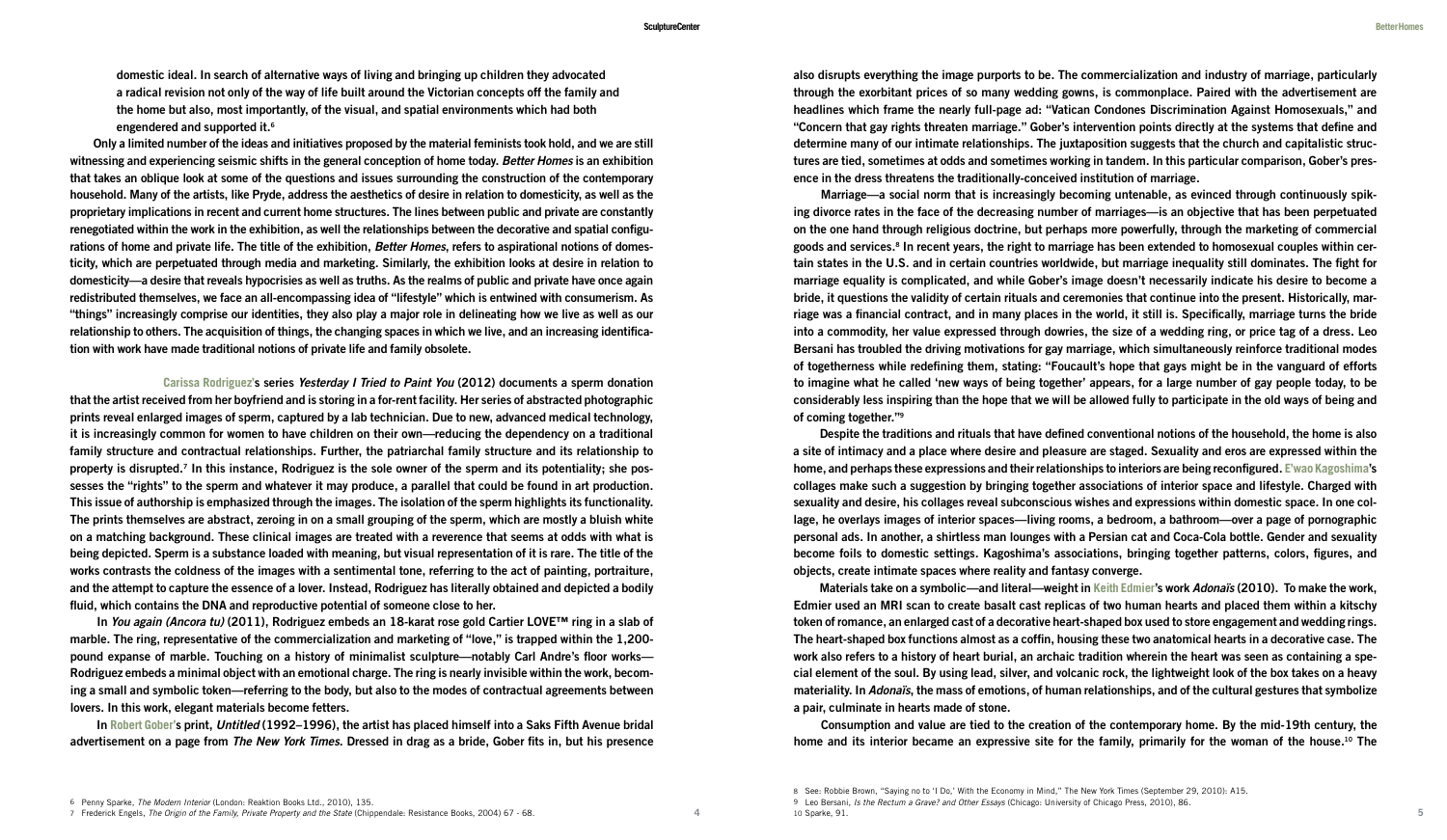#### **SculptureCenter**

functions of the home were rationalized and streamlined under Taylorism, and became a site for innovations in technology. Many women, like Ellen Swallow Richards, the first woman to graduate from MIT in 1873 and the **founder of "home economics," sought improvements in the layout of homes and housework that would benefit** women, and, as a result, families.<sup>11</sup> Elsie de Wolf, the first professional female interior decorator, sought to bring fashionable interiors to more and more households in the early 20th century. Through modernist art, architecture, **and design, the space of the home was "neutralized." Its feminized and middle-class Victorian associations dis**solved, and "interior decoration" turned into "interior design." The mass-production of goods also created a standardization of the domestic space.<sup>12</sup> Desire for certain kinds of spaces, and the lives to go with them, were—and **continue to be—propagated through publications, store displays, and eventually television and other media. Now, designed objects are increasingly accessible and available, with chain stores like IKEA and Home Depot providing consumers with mass-produced objects and materials to furnish and decorate their homes.**

**In Canoas (2010), Tamar Guimarães creates a fictional account of the lives lived within modernist architec**ture. The film documents a house built in the 1950s in a suburb outside of Rio de Janeiro by Brazilian architect **Oscar Niemeyer. Originally built for his family, the home was a site where pleasure responded to—and was integrated into—the tropical landscape. Guimarães' film begins from the perspective of the servants, who would** have inhabited the house alongside the owners, as they are setting up for a party. Looking at the home from the viewpoint of those who care for it, we watch those who get to enjoy it. Depicting the dynamics between Brazilian high society and servant classes, the film asserts that the equalizing ideals of modernist architecture were in fact tenuous. The house becomes a set, a backdrop for a series of social and cultural interactions and disparities. Certain parts of the house are utilized by—and accessible to—only some of its inhabitants; the house is split into **spaces for leisure and spaces for labor.**

Within the house, the kitchen is a site that has developed and transformed greatly over the last century. Once a hidden place where only servants toiled, the kitchen later became a place for innovation for a "new housewife." **The material feminists argued for shared kitchens; Christine Frederick redesigned the kitchen to resemble an** efficient "laboratory."<sup>13</sup> Over time, the kitchen became a centerpiece of the home, a site of hospitality and conviviality. Furthermore, the equipment housed in a kitchen reflects something about its owner: Do they have the newest blender? The most efficient knives? The latest microwave? Do they cook at all? In Anthea Hamilton's work, **Kabuki Chefs (2013), which is loosely inspired by Italy: The New Domestic Landscape, an exhibition at MoMA in** 1972, the space of the kitchen is dissected. The installation fits somewhere between a department store display and theatrical stage, where a domestic scene plays out. A shiny black male mannequin wears chef's clothing, standing on a white tile floor where kitchen supplies, pasta, and tomatoes are strewn about. The staging of the **work suggests a certain lifestyle. Minimal, sterile, and clean, food items and kitchenware become props, rather than functional tools.**

**Real Estate (2012), Neïl Beloufa's video installation, also touches on consumption in relation to the home** and the construction of lifestyle. In the video component of the work, a real estate agent takes a number of people—a gay couple, an elderly woman, a father looking for a place for his daughter—through a tiny apartment in Paris, which appears as if it's been completely been furnished by IKEA. For each prospective renter, the agent refines his pitch to make the generic apartment seem more attractive, more functional for its potential inhabitant. The couch, the table, the cabinets: they all have a "designed" look, standardized through stores like IKEA, which caters to a population seeking a particular lifestyle often in increasingly small urban spaces. As a result,

11 Dolores Hayden, The Grand Domestic Revolution (Cambridge: The MIT Press, 1982), 157.

**the Scandinavian company's goods infiltrate homes around the world. In Beloufa's installation, the same video** plays on two flat screens, furthering the ambiguity and ubiquity of the narrative. The screens are dispersed within an installation of objects and materials, referencing furniture and shelving units, comprised of two distinct areas. The configurations of the two sections each mimic the images found on instructions to assemble furniture, suggesting stages of completion. Real Estate looks at homogenization of interiors, asking if one size really does fit all. **Can the standardization of domestic space accommodate all individuals and lifestyles?**

Beloufa's work is a poignant response to the changing quality of urban life. From modernist architecture to current urban planning, we are constantly looking for clever solutions for fitting more people into cities. In 2012, Mayor Bloomberg announced a call for design proposals for new micro-units in New York City in response to the **disproportion of studio and one-bedroom apartments in accordance to the city's "changing population."14 These** apartments are between 250 and 300 square feet, possible through temporary waiving of regulations in the city for apartments to be no smaller than 400 square feet (a policy set in response to New York City's problematic his**tory with tenements). However, now, with thoughtfully designed apartments and single people, concerns around** overcrowding have changed. In urban centers, more life takes place in public arenas, limiting the time and space **needed at home.**

**With the ubiquity of mass-produced goods in the home, the notion of decorative space has also shifted. Discussing the immersive interiors of art nouveau, Walter Benjamin writes that, "the house becomes an expres**sion of the personality. Ornament is to this house what the signature is to a painting."<sup>15</sup> Decorative elements were key expressive elements of the home and its inhabitants. Furniture and other items in the home were intended to last through generations. Legacy objects connected members of a family over time. Homes and their interiors expressed something to neighbors and people in the community; the home was a realm between the public and **private space.**

In 1910, Elsie de Wolf redecorated a "plain" and "ugly" house on East 71st Street in Manhattan and made it available for public viewings. Through this act, de Wolf was able to show what was possible for an individual to do in their own home, as well as advertise her own services as an interior decorator.<sup>16</sup> De Wolf's project reinforced **the "process of the commodification of the domestic interior, an inevitable result of the professionalization of** interior decoration."<sup>17</sup> In Edith Wharton's *House of Mirth*. Lily Bart agonizes over the interiors of her aunt's home. realizing that the out-of-date décor affected her social standing and, in turn, her personal comfort. Wharton was also at the forefront of interior decoration, partially inspiring de Wolf to provide well-decorated and fashionable interiors to more consumers. Over a hundred years after de Wolf's impact on the commercializing and marketing **of the interior, we're still asking the same question: What do our homes say about us?**

**In Yuki Kimura's sculptural works, she uses found images of unpopulated domestic spaces. In the installation** *Interior 6L01~107T* (2012), all the images focus on empty interior spaces, except for one telltale cue: we see an arm with a camera reflected in a mirror. The interior space becomes a character, pictured through black and white images that are fixed on panels arranged in a configuration, suggesting hallways comprised of cheaply made doors. Mirroring the space of the home, the works create portals into a domestic realm undergoing rapid change.

**Incorporating images of German Expressionist painter Emil Nolde's porcelain collection, Paulina Olowska's group of abstract paintings, Expressive Porcelain (from Emil Nolde collection) (2012), become buttresses for** pictures of kitsch antiques. Superimposed on the colorful canvases, the images of the porcelain figures, depicting domestic scenes, are representative of a certain class. These are objects that are passed on through generations,

12 Sparke, 147. 13 Sparke,133.

<sup>14</sup> See the press release: http://www.nyc.gov/portal/site/nycgov/menuitem.c0935b9a57bb4ef3daf2f1c701c789a0/index.jsp?pageID=mayor\_press\_release&catID=1194&doc\_ name=http%3A%2F%2Fwww.nyc.gov%2Fhtml%2Fom%2Fhtml%2F2012b%2Fpr257-12.html&cc=unused1978&rc=1194&ndi=1 (accessed February 10, 2013).

<sup>15</sup> Walter Benjamin, The Arcades Project (Cambridge: The Belknap Press of Harvard University Press, 2002), 9. 16 Penny Sparke, "The domestic interior and the construction of self: the New York homes o Elsie de Wolf." in *Interior Design and Identity*, ed. Susie McKellar

et al. (Manchester: Manchester University Press, 2004), 85. 17 Ibid.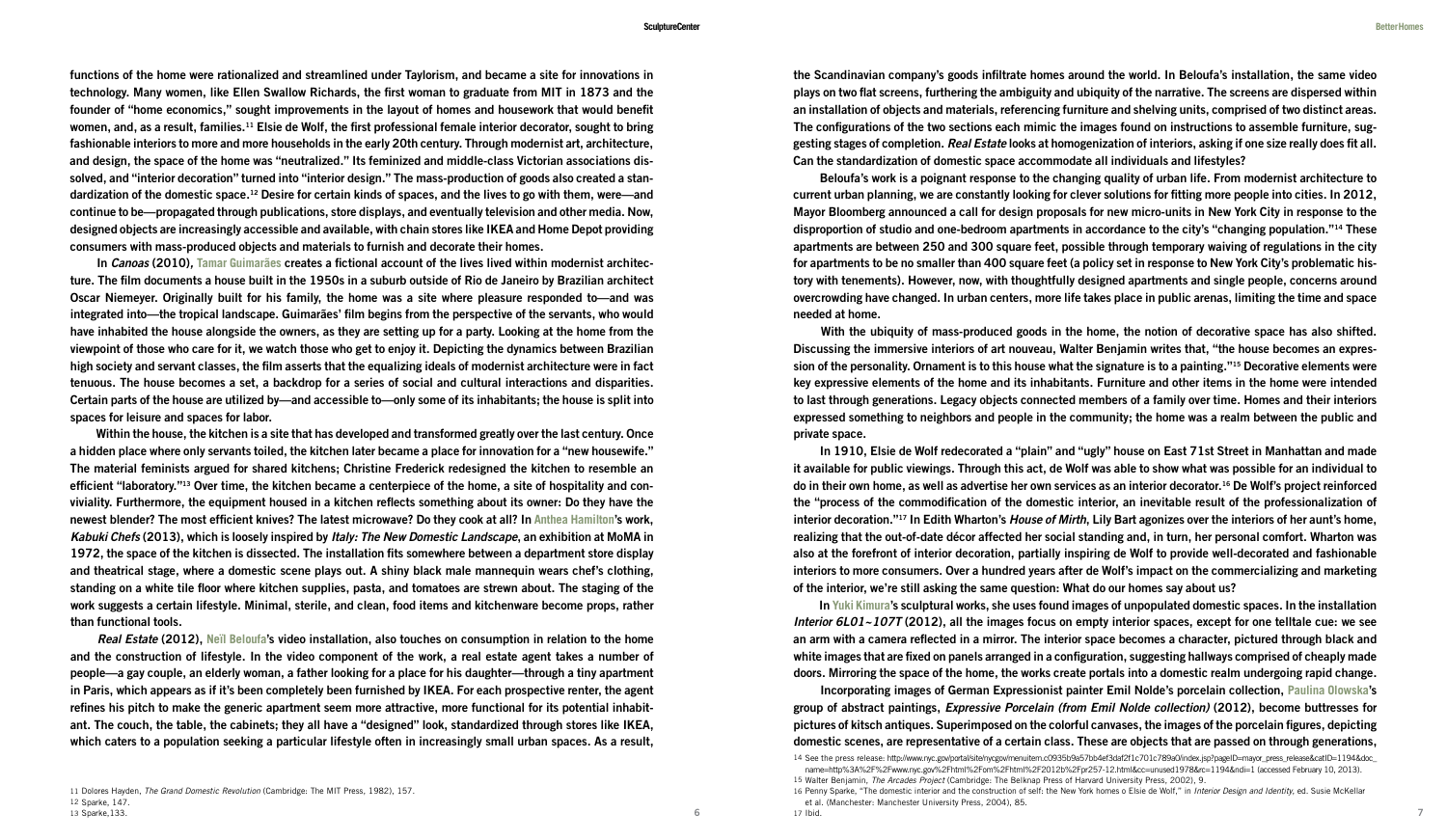becoming symbols of a family lineage. In Olowska's paintings, the objects are restaged and transform into characters—almost stand-ins for the real families that they are referring to. The comic and garish posing of the decorative figures is nostalgic and commemorative. The figures serve as reminders of tradition, their playful connotations **contrasted with the accumulation of their sentimental and economic value.**

**Kirsten Pieroth's works also speak to legacy, personal attachment, and the accumulation of value. By mak**ing luxury objects out of cheap materials, like plastic bottles and plaster, Pieroth examines notions of value. By **reproducing objects, such as Fabergé eggs and crystal glasses, with a present-day perspective, Pieroth questions** the items that symbolize domesticity, wealth, and inheritance. A broken plaster Fabergé egg with a U.S penny standing in for a portrait and goblets made of soda bottles, disrupt the idea of family heirlooms. Pieroth questions notions of value attributed to these decorative objects, which are meant to communicate and ensure social **standing. Memory is tied to them, and while the glasses are functional—usually relegated to special occasions** of ritual and tradition—the glassware, as well as the eggs, adorn a home, representing accumulated wealth and **status extending back for generations.**

**Martha Rosler's video How Do We Know What Home Looks Like? (1993) documents a Le Corbusier housing** project from the 1960s in south central France. Shot primarily in a wing that had been closed for ten years, the video captures the remaining traces of the people who once inhabited that part of the building. Decorations, wallpaper, and personal effects fill the rooms as the camera moves through the interior spaces of the building. Interspersed with interviews and images of the people that still lived there, the relationships to modernist archi**tecture are put into play. Like Guimarães' film, ideas around family habitats, sociability, and other dynamics** within the space of the home take on a life of their own. Rosler's film, split between moving images of interiors and interviews with the building's inhabitants, reveals the disjunctions in our perception of the home as a repre**sentative and discursive space.**

Class and ideas around labor impact how we experience households. While there is the notion of aspirational homes, desires for the kinds of places we want to live in and the kinds of family structures we want, there is also the reality that home can be an overwrought notion. Ideas around wealth and connectivity have been redirected towards the accumulation of money, things, and the autonomy of the individual. Berardi redirects the understanding of wealth that dominates capitalist culture, stating, "wealth does not mean a person who owns a lot, but refers to someone who has enough time to enjoy what nature and human collaboration put within everyone's reach."<sup>18</sup> As **bonds between people wear down and push towards self-serving ideas of success, an increased alienation occurs. As investments in familial lineage and proprietary configurations of the household shift, different subjectivities are** formed. Are new traditions supplanting the old ones? How does this impact our relationships with our loved ones?

**In 2 em 1 (2010), Jonathas de Andrade creates a pedagogical work that uses pictures to explain how to turn** two single beds into a double. The direct presentation of the images mimics instructional manuals, but the doit-yourself aspect reveals a socioeconomic reality. In Beloufa's work, a throw-away culture is highlighted; in de Andrade's work a necessity to reuse and transform existing objects is exposed. Speaking to a scarcity of goods experienced by different classes and in different parts of the world, objects can have many lives. The merging of two beds could represent an upgrade, as well as the joining of two individuals. The straightforward presentation **of the work allows for emotionally charged narratives to emerge.**

**In Activities with Dobromierz (1972–1974), KwieKulik, a collaborative artist couple working in Poland** from 1971–1987, made a series of works with their son. Over the span of two years, they took pictures of him in

various situations with household objects. Their child became the subject of their work, but also a player in their collaboration. The intimacy of family life became a mode of production, one that resists the separation of work, **life, and society.**

**LaToya Ruby Frazier documents the people and places around her hometown of Braddok, Pennsylvania, a for**mer steel mill city. In two of the works on view, images of dilapidated houses reveal the destruction of this specific town, but also speak to the devastation of communities across the United States, and the factors that have led to their destruction: the loss of industry, the mortgage crisis, home foreclosures. In one image, Frazier's grandmother is pictured in her living room with a pack of cigarettes, surrounded by her belongings. The images speak to the integration of labor and the home, and to how those changing relationships, due in part to economic crises, have **dramatically affected the notion of home and family.**

**In Günes Terkol's textile work, Desire Passed by Band (2010), the artist embroidered images of fictional** characters from the town of Izmir, Turkey onto white pieces of fabric. Each character represents a figure from **the community, depicted as an individual, but also as members of a larger network, emphasized through the** juxtaposition and accumulation of the images. Each figure depicted by Terkol has something attached to its body that signifies its role. A woman's head morphs into a lion reading a book, and a man with a clock for a face holds a shovel. The symbolism attached to the figures suggests that these are both internal and external projections of **identity and social roles.**

**Better Homes looks at the construction of the contemporary household through a group of artworks that** consider the ways in which we live. The works on view raise a range of questions, highlighting the changing ways in which individuals interact and inhabit domestic spaces today. The home is an obiect of desire, loaded with fantasies and realities, and affected by economic, social, and political attitudes and policies. The household is an arena in which people are influenced by the world around them, trying to carve out their own space, which is dictated by larger systemic factors. The artists in the exhibition see domestic space as a porous one, one that both **protects its inhabitants from the world but also necessarily lets some of the world in.**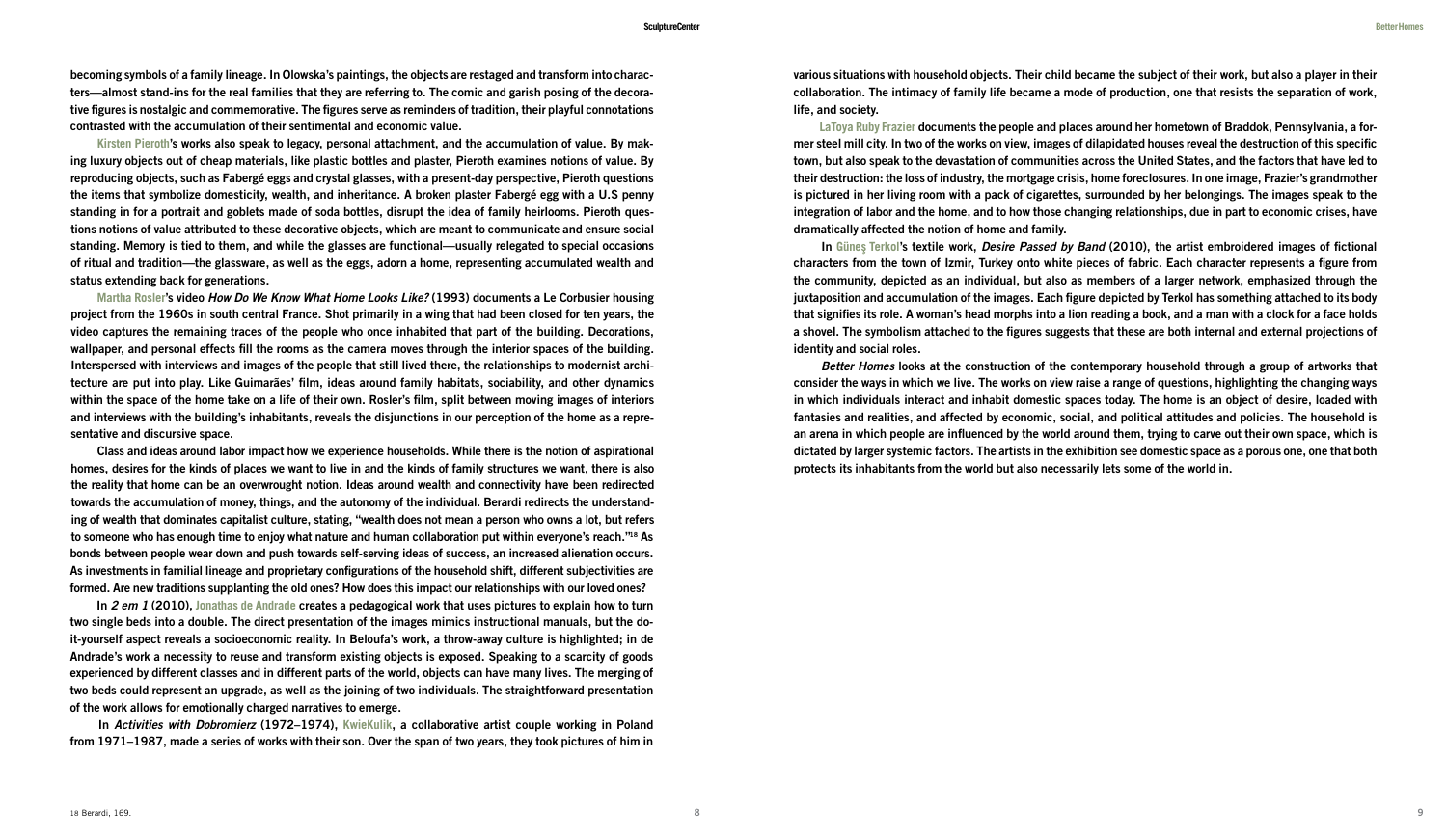## **Dream House Ariana Reines**

The pavilion has walls of rug when I'm a knight with blood Foaming out my chainmail so I lie down on my cot in the cool Darkness and when I close my eyes the falcons alight on my page's Glove. I'm fine to die in there, chill seeping into my bones, cold Spring like a Carpaccio painting. I fold my arms to compose myself like a coffinlid Knight, a crypto knight I mean a dreamer. I mean a man Who doesn't exist with his rock-hard sword standing up up forever. Since I was seventeen I've been dreaming I'm the maid in a house, a wide house in the mountains, and I'm A Victorian maid, a domestic, I'm asthmatic I mean Consumptive like Chopin or Proust and I'm honest And servile not artistic or cruel and not clumsily Dressed. I'm ugly in the simple way of having been made So by my servitude and not in the unsimple way of having Pursued what I pursued as a so to speak free woman. Do you remember The days of slavery. I do. I am wan and dowdy and I sleep on the floor. Once in the dream the house belonged to my father And a man said to me in his Schwizerdeutsch accent And Now That You Have Entered The House Of Your Father. I remember the ice of a nearish glacier seeming to steam Against the blue sky. One's eyes grow hard and gemlike In the Alps you know, not that I am from there Not even close. Still. In the Alps even (especially?) the dullwitted Develop raptor eyes. My grandmother worked as the maid To a duchess in Warsaw while her husband was gassed at Treblinka. Then the duchess died and she my mother's Mother had to find a new way to hide. I keep Wishing I were writing about tents, walls of rug, Walls of yak felt, yurts, lying awake in my friend's mother's Bed thinking THE TEETH IN MY HEAD THE TEETH IN MY HEAD While my heart flared BIOS BIOS BIOS I though a woman could not bear The rhythm—what it takes to sustain biological life. I was naked except for culture like everybody else in my generation I come from a broken home like they do and I hide it, acting serene At the joystick in the command station of my so-called self Except I try openly to hide only badly whatever it is I think is wild that I'm Doing my best to reveal by not really hiding, though hiding. A poet can be a permanent houseguest like Jimmy Schuyler. A woman can be homeless to escape her homeless mother. A white woman can get away with certain things. A woman who does not want her spare thoughts to be consumed By lip implant rippling butt implant wet tongue in the sushi Gangbang fantasies in a suntan might for example choose homelessness In order to pursue with some serenity her for example let's call them Literary researches, surveiling aristocratically only her own pathetic Machinations, like one of the dogs

Shaped like Nazis in a guard tower in Maus By Art Spiegelman while a countertenor And a sackbut bleat Wikileaks Wikileaks and naked men And men with hoods over their eyes and zappers on their peens Quiver in citadels in which we The United States hid them. Yves Klein knew That walls are sad: made to immure misery. That is why he designed a house made of air. We only write Because we're nudists but not the kind you think but also not necessarily Not that kind. Art gets Exhausted which is why a temple, I need to go to a temple Every now and again and in order to have a home I had to play a trick on myself which is that it's a temple, this house. In a movie from the eighties a man from California says My body's my temple. Okay well now in my dreams of domestic Servitude I receive small pay. I get to go across the street And contemplate the toiletries in an Alpine Seven Eleven. Salon Selectives, Prell, Garnier, or Pert Plus. My hair will look like shit. I don't buy anything. I go back to the kitchen to fish out of drawers three Iron candlesticks. The dark lady who rages over the family Near the high vaulted hearth where I slave over a hot stove In nothing but a dirty t-shirt like a Thai baby in a National Geographic photograph all gorgeous in the mufti of my total deprivation The dark lady can only it seems be communicated with by me No longer the maid, but—progress—household witch Earning after all a salary however tiny; incapable Of imagining what I'd ever do with liberty. As I crossed The street still in my dream I tried to think of what I'd do Once my indentured servitude was over. Join The Israeli Army? Why the fuck would you want to do that I remember Chiding my dream self. Do you see what I mean. Do you see that I could not Even dream of what freedom would be or what to do with it, do in it, while dreaming. And all the same to be able to sleep at all's a procedure of waking. Everybody Has to live somewhere including those of us with no place To go, forced from home, murdered and purged. Did you know transcendental Homelessness was a thing. But I had that dream On a physical mattress. On an actual floor in a room with a door That I pay and pay for. If you write you can forge A substance that is other than the woman of substance You are. If you do it to such a point you can find Yourself declining substance altogether. It happens. It is a danger. But there will Always be the idea of a bath or a sleep in a bed or a dream In the head of a woman who is even beautiful visibly Or at least groomed, or somewhat fresh Or like that most domestic of bugs the cockroach Dragging his ponderous suit of armor across the floor Or clean sheets when it's raining and I love you so much And I think Gimme Shelter, which is a movie I've never seen.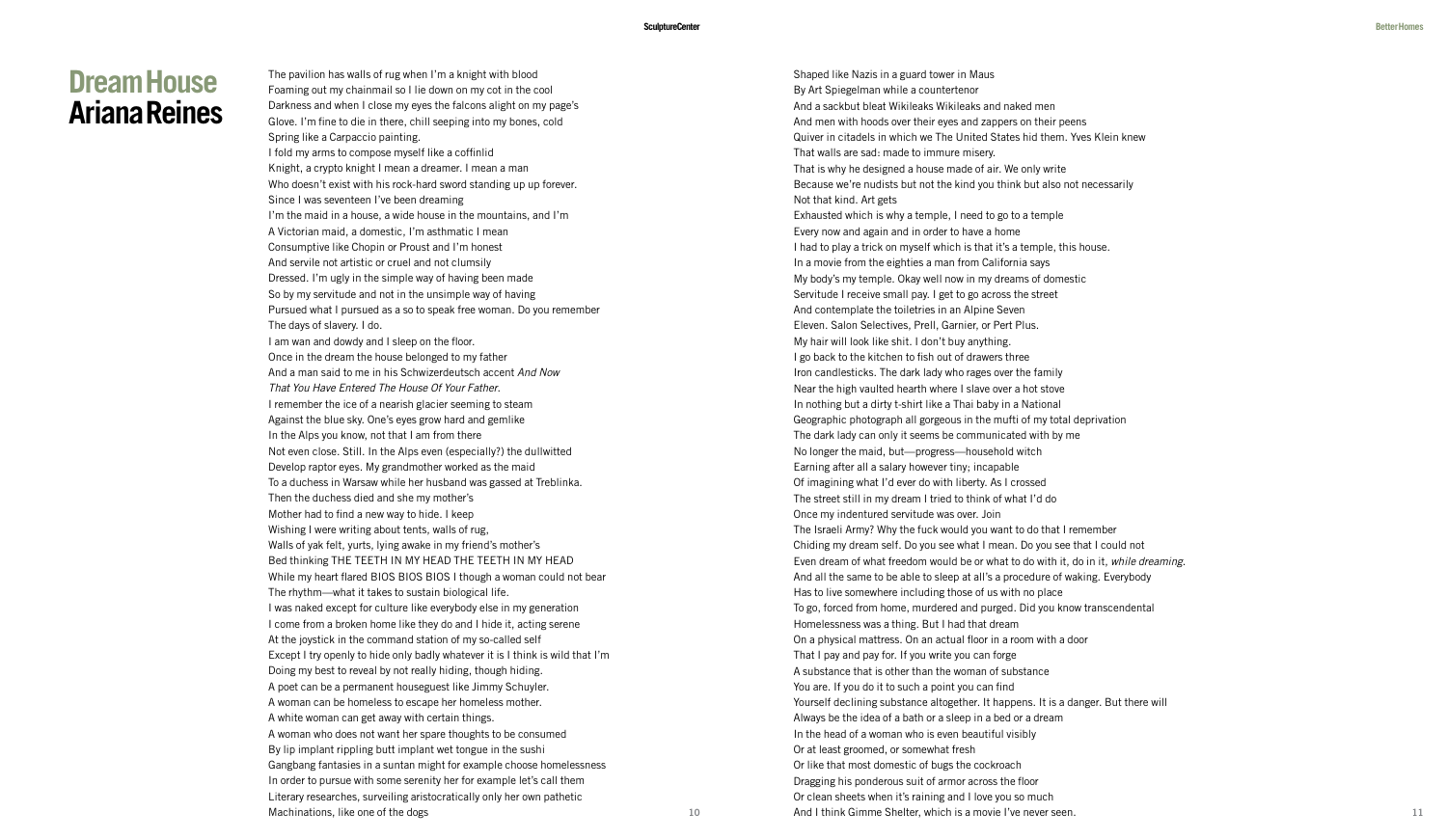

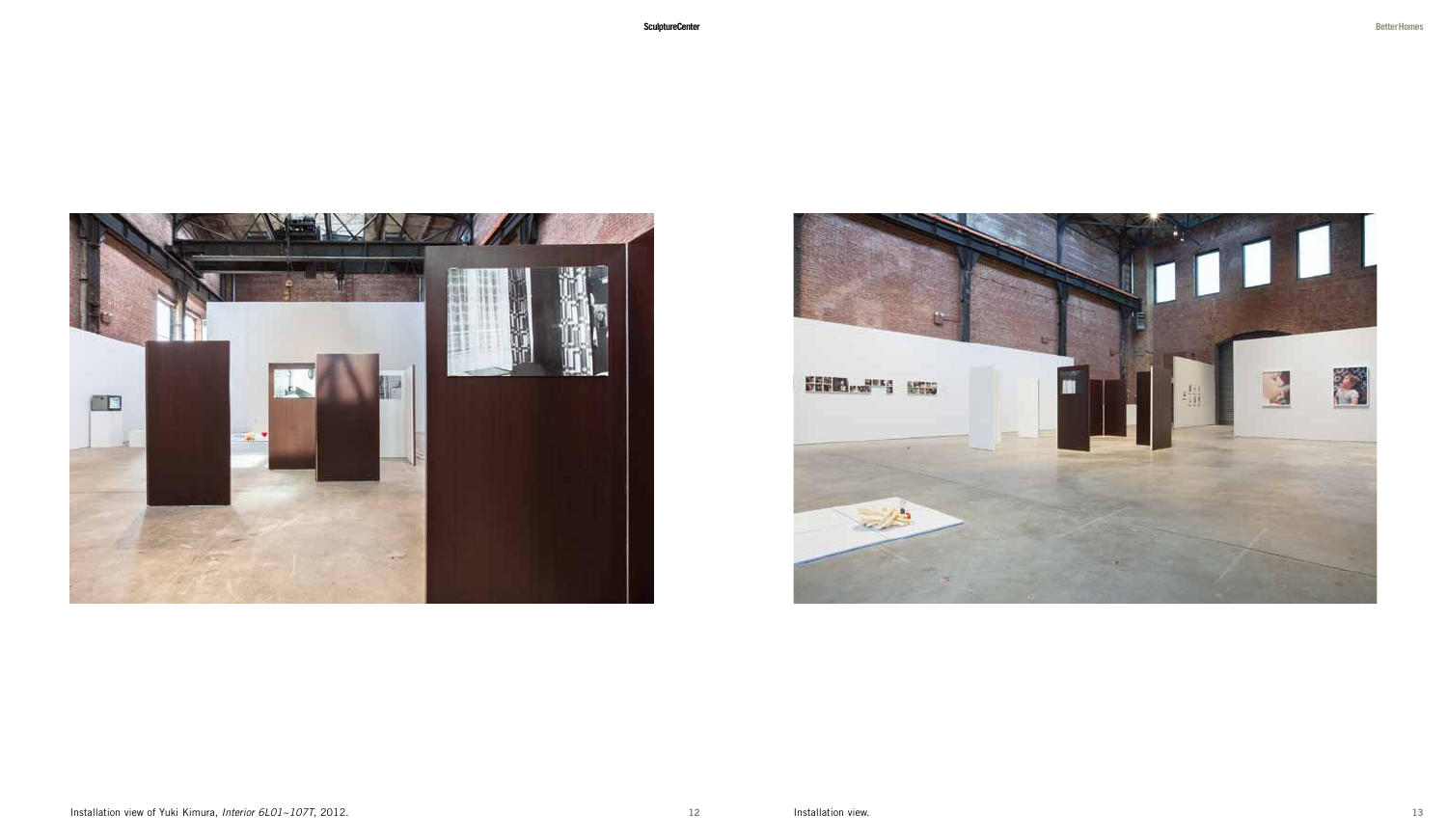



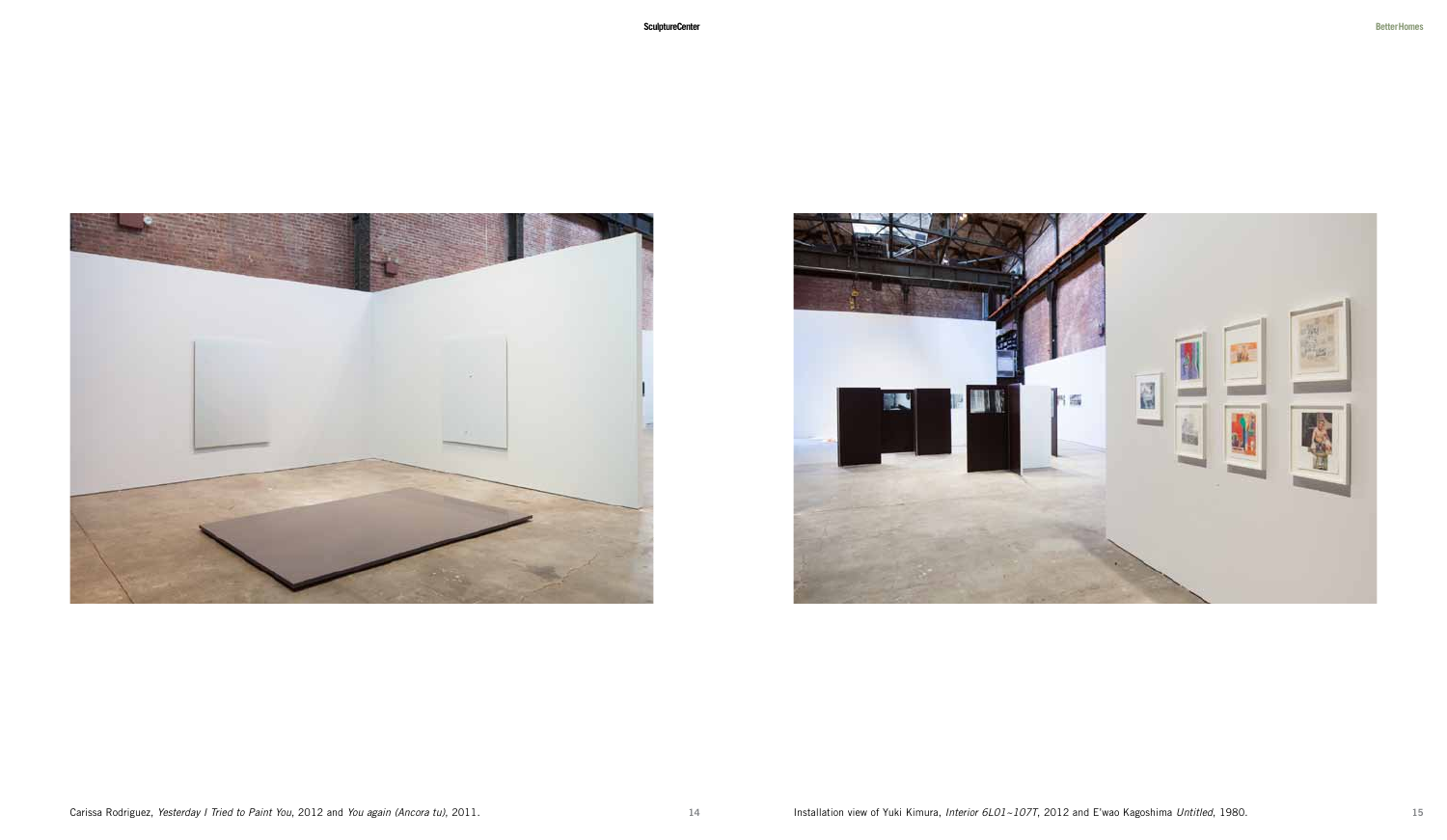

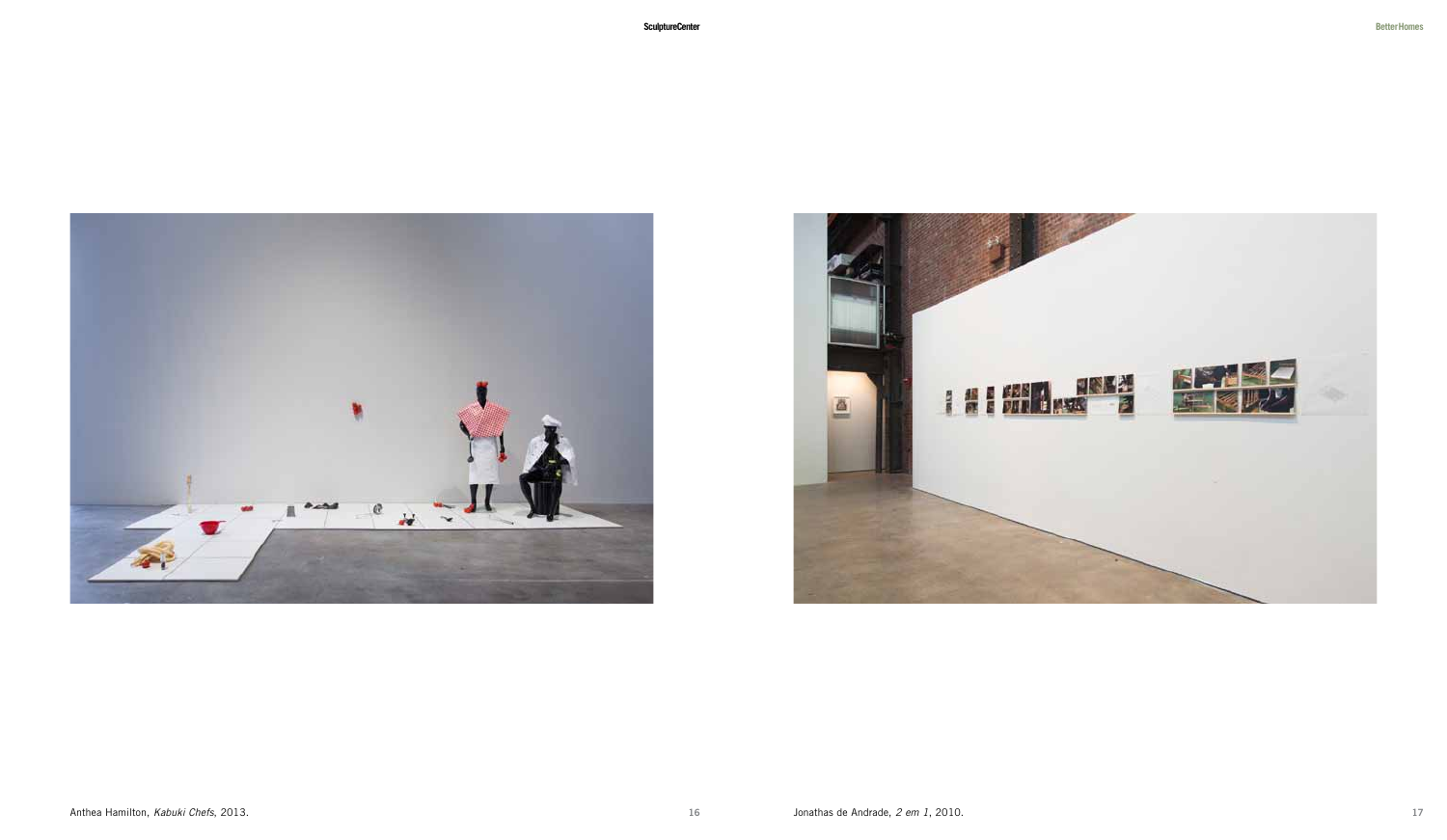

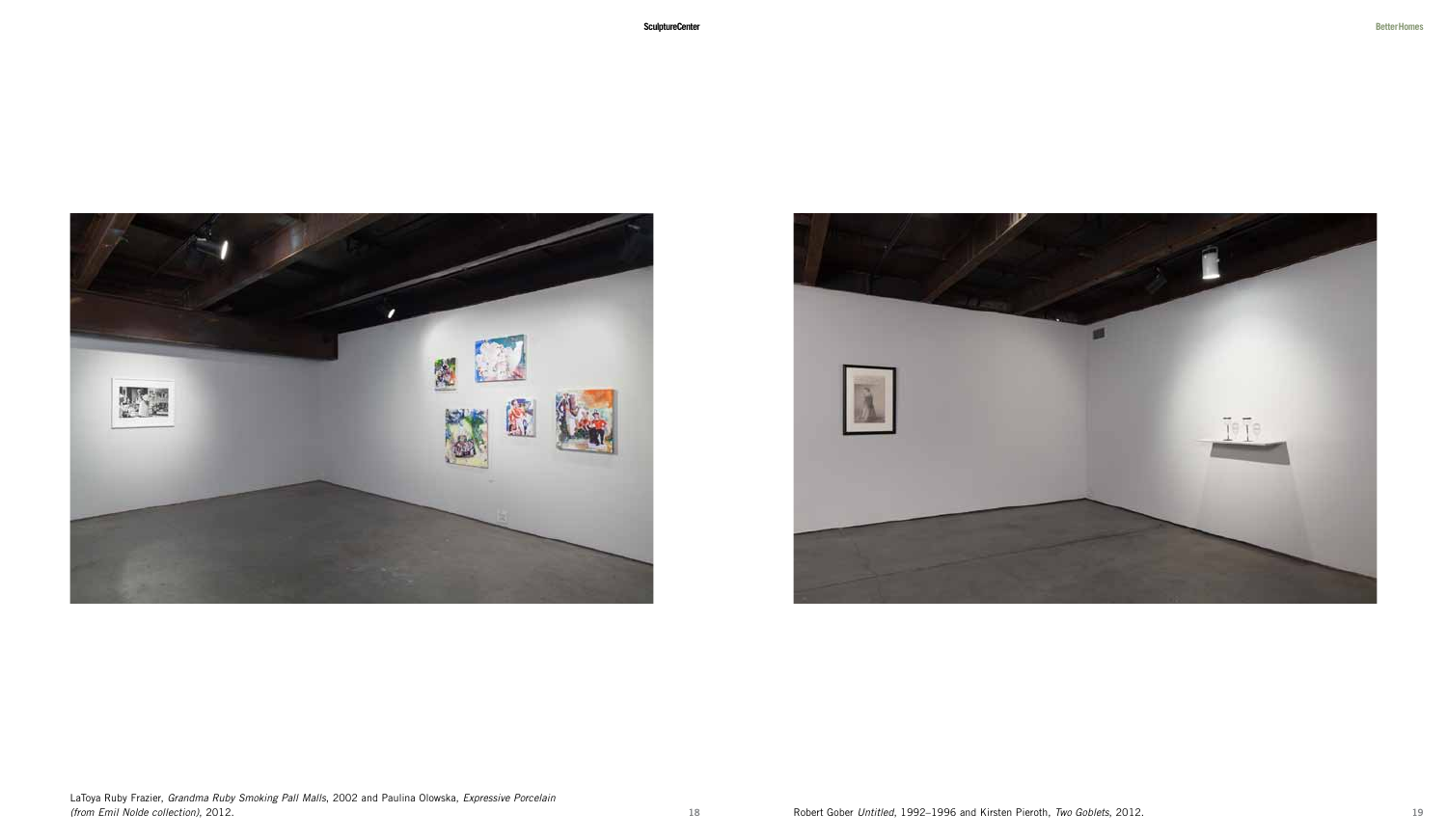

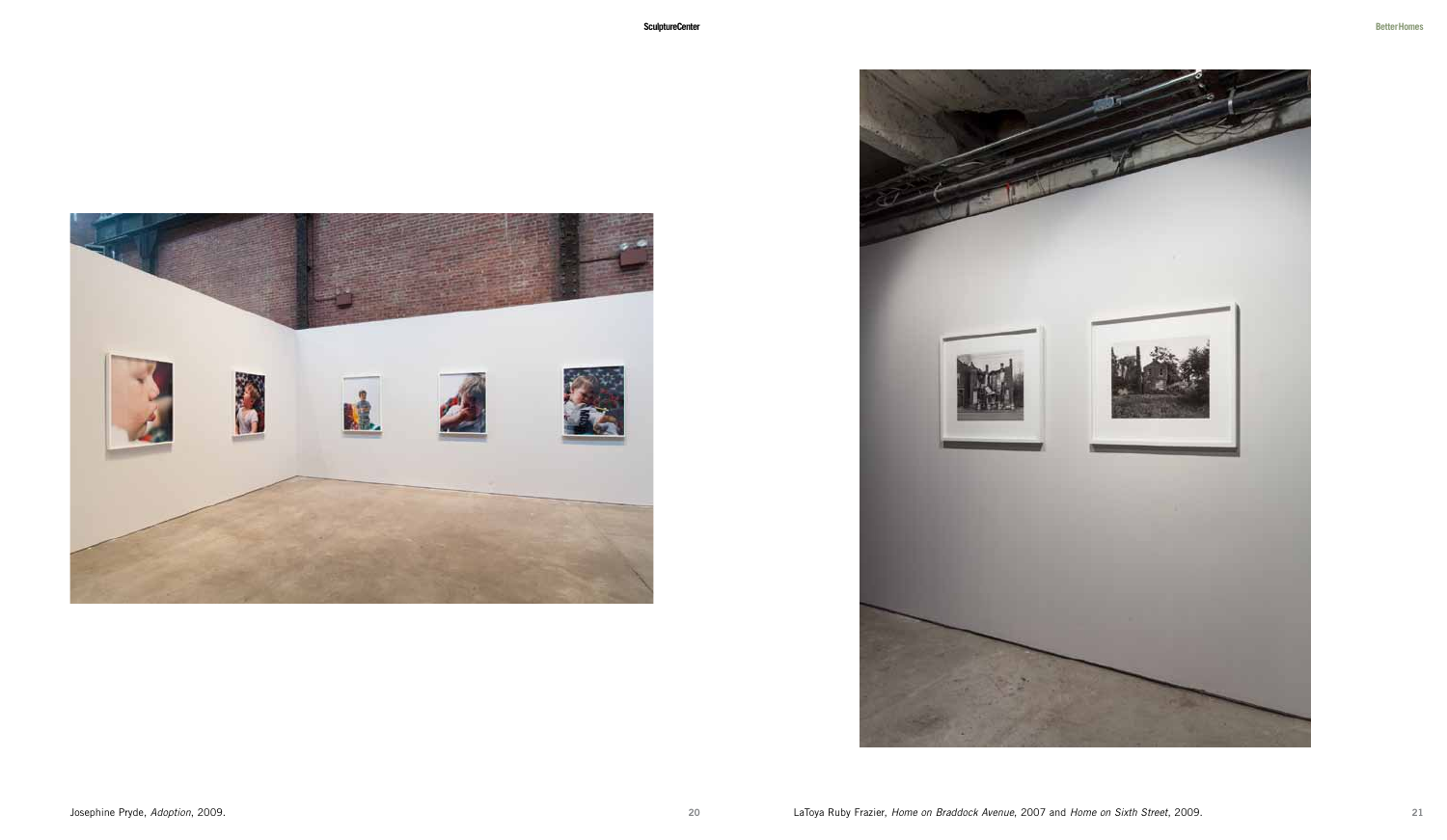

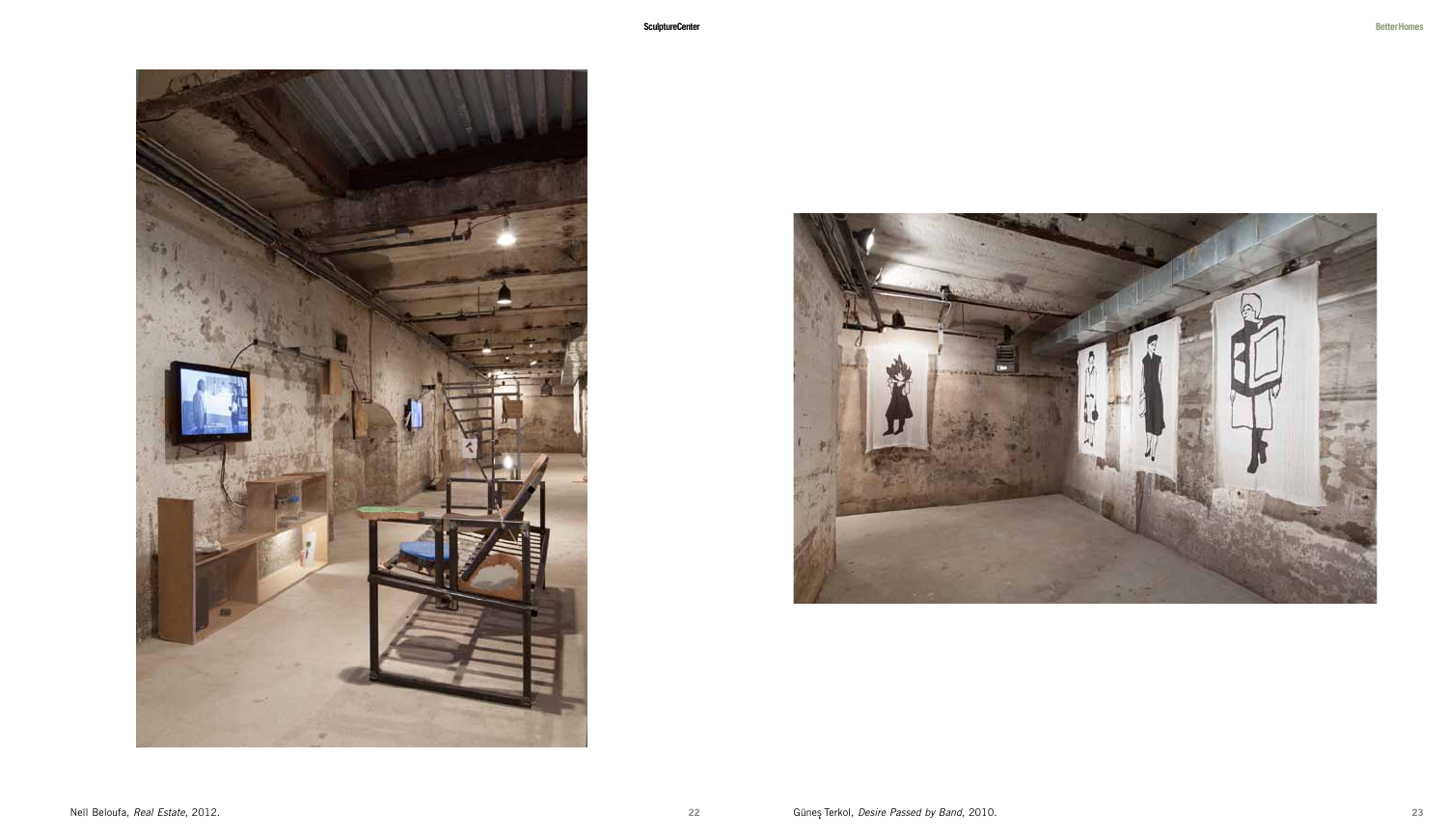

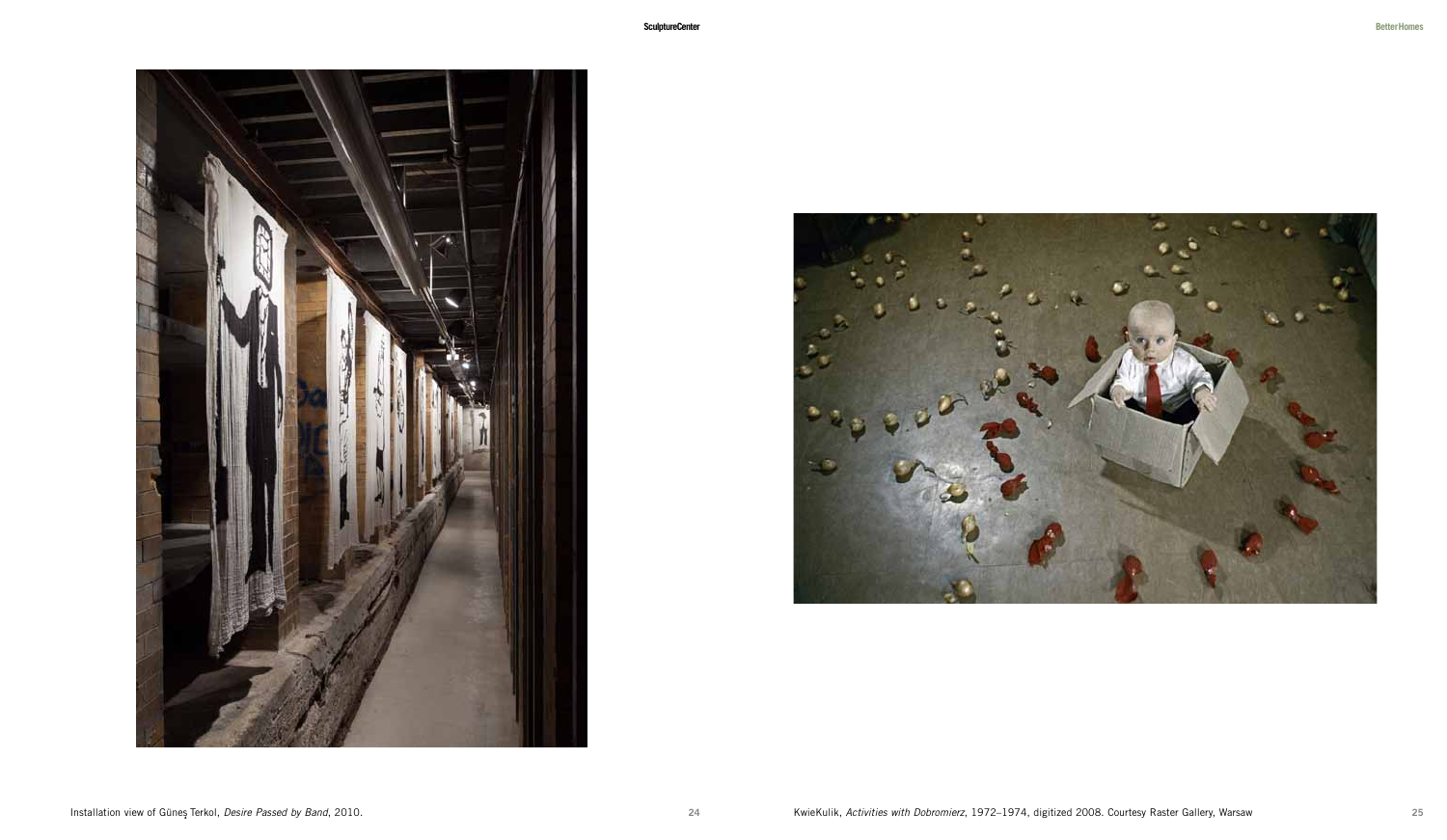



## Tamar Guimarães, Canoas, 2010. **Marca 1992.** Compositor de Santia Canada e a Canada e Santia Canada e Archives de S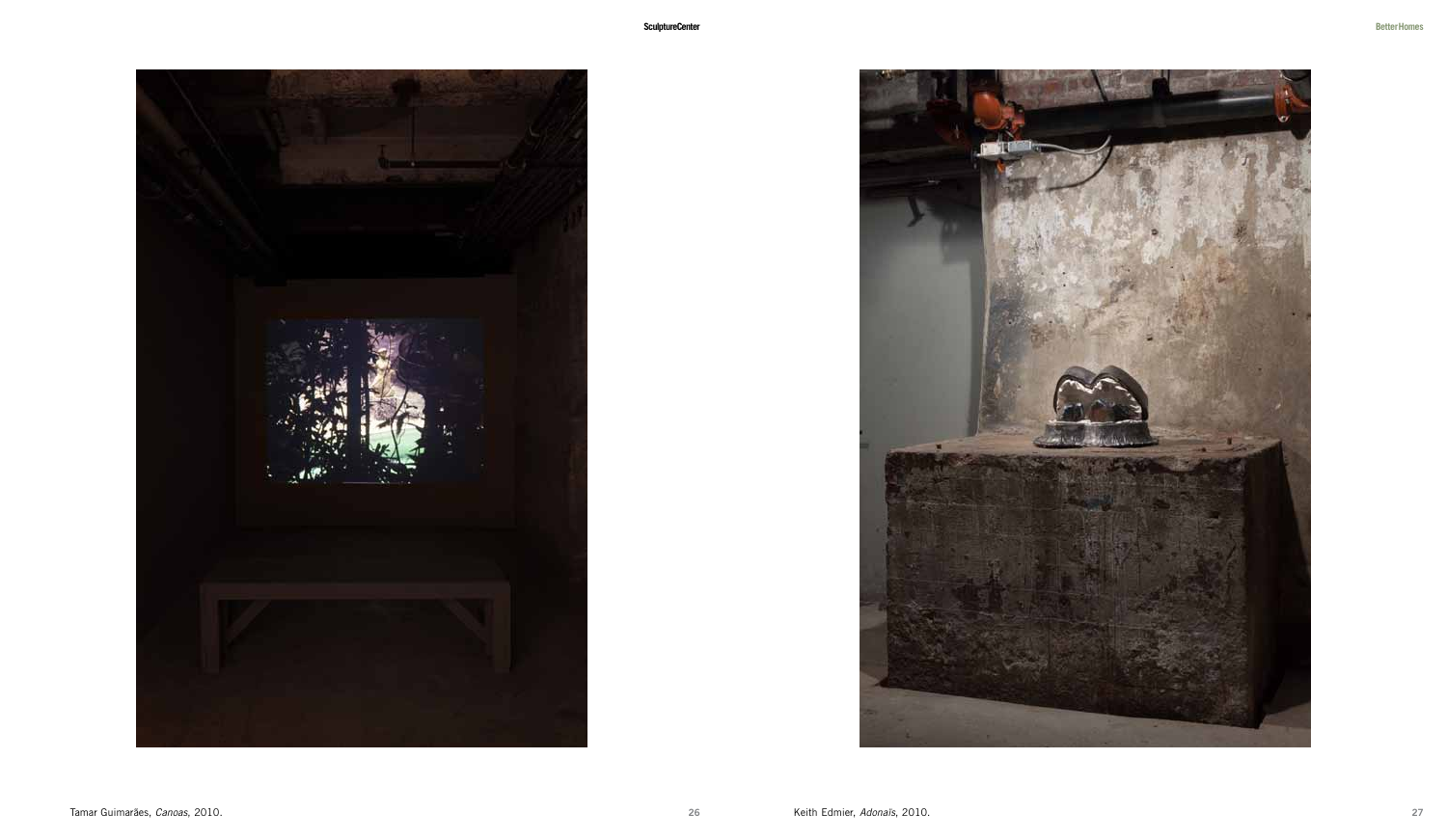

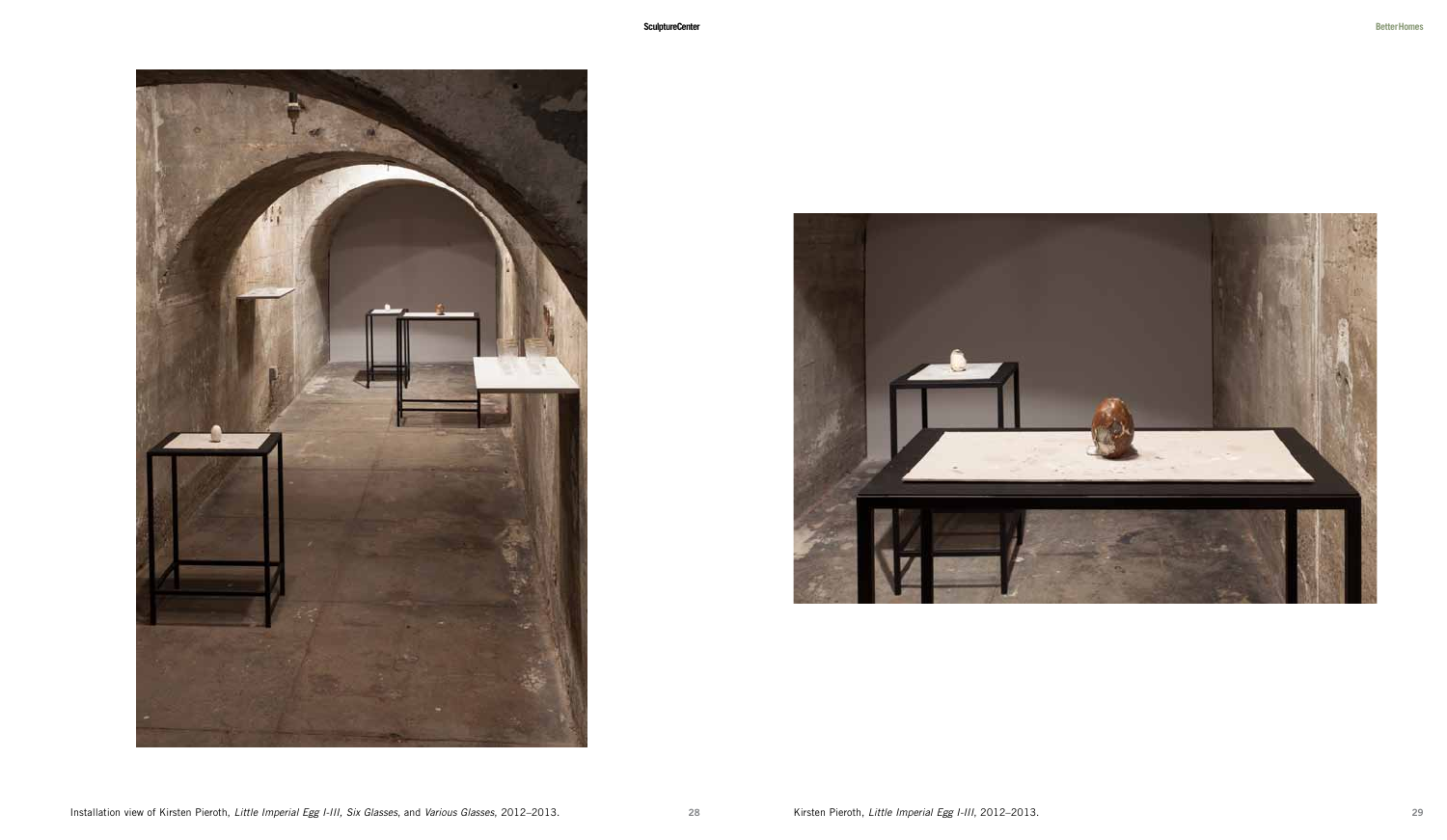# **Checklist o f Works i n the** Exhibition

**Jonathas de Andrade**  2 em 1, 2010 28 photographs and 4 drawings Dimensions variable Courtesy the artist and Galeria Vermelho, São Paulo

#### **Neïl Beloufa**  Real Estate, 2012

HD video installation 12:00 min. Dimensions variable Co-produced by red shoeslSOMESHOES with the support of FNAGP (Fondation Nationale des Arts Graphique et Plastique) Courtesy the artist and Balice Hertling, Paris and François Ghebaly Gallery, Los Angeles

### **Keith Edmier**

Adonaïs, 2010 Two cast basalt human hearts in a lead case with silver lining 12 x 18 x 14 inches (30.5 x 45.7 x 35.6 cm) Courtesy the artist and Petzel Gallery, New York

#### **LaToya Ruby Frazier**

Home On Braddock Avenue, 2007 16 x 20 inches (40.6 x 50.8 cm) Gelatin silver print Courtesy the artist

### **LaToya Ruby Frazier**

Home On Sixth Street, 2009 16 x 20 inches (40.6 x 50.8 cm) Gelatin silver print Courtesy the artist

### **LaToya Ruby Frazier**

Grandma Ruby Smoking Pall Malls, 2002 20 x 24 inches (50.8 x 61 cm) Gelatin silver print Courtesy the artist

#### **Robert Gober**

Untitled, 1992–1996 Photolithograph on folded French Dur-O-Tone paper 22.5 x 13.5 inches (57.2 x 34.3 cm) Courtesy the artist, Matthew Marks Gallery, New York, and Marieluise Hessel Collection, Hessel Museum of Art, Center for Curatorial Studies, Bard College, Annandale-on-Hudson, New York

#### **Tamar Guimarães**

Canoas, 2010 16mm digital film transfer 13:30 min. Courtesy the artist and Galeria Fortes Vilaça, São Paulo

## **Anthea Hamilton**

Kabuki Chefs, 2013 Ceramic tiles, mannequins, chef's clothing, culinary tools, rubber, garlic, artificial lemons, paper, plaster soy sauce, vertical blind weights, Givenchy fabric AW11 / 12, puy lentils, polyurethane foam, acrylic, resin, steel, vine, tomatoes Dimensions variable Courtesy the artist

## **E'wao Kagoshima**  Untitled, 1976 Oil on paper 8.75 x 9 inches (22.2 x 22.9 cm) Courtesy the artist and Algus Greenspon, New York

**E'wao Kagoshima**

Untitled, c. 1980 Mixed media 9 x 12 inches (22.9 x 30.5 cm) Courtesy the artist and Algus Greenspon, New York

## **E'wao Kagoshima**

Untitled, c. 1980 Mixed media 9 x 12 inches (22.9 x 30.5 cm) Courtesy the artist and Algus Greenspon, New York

## **E'wao Kagoshima**

Untitled, c. 1980 Mixed media 9 x 12 inches (22.9 x 30.5 cm) Courtesy the artist and Algus Greenspon, New York

## **E'wao Kagoshima**

Untitled, c. 1980 Mixed media 9 x 12 inches (22.9 x 30.5 cm) Courtesy the artist and Algus Greenspon, New York

### **E'wao Kagoshima**

Untitled, c. 1980 Mixed media 9 x 12 inches (22.9 x 30.5 cm) Courtesy the artist and Algus Greenspon, New York

## **E'wao Kagoshima**

Untitled, c. 1980 Mixed media 9 x 12 inches (22.9 x 30.5 cm) Courtesy the artist and Algus Greenspon, New York

## **E'wao Kagoshima**

Untitled, c. 1980 Mixed media 9 x 12 inches (22.9 x 30.5 cm) Courtesy the artist and Algus Greenspon, New York

## **Yuki Kimura**

Interior 6L01~107T, 2012 9 gelatin silver prints mounted on alpolic, laminated plywood, wood, glass, stainless steel Dimensions variable Courtesy the artist and Taka Ishii Gallery, Tokyo

### **KwieKulik**

Activities with Dobromierz, 1972–1974, digitalized 2008 HD three-screen slide installation, approx. 390 slides 31:03 min. Courtesy the artists and Raster Gallery, Warsaw

#### **Paulina Olowska**

Expressive Porcelain (from Emil Nolde collection), 2012 Five oil and collage on canvas paintings Painting  $1 -$ 15.75 x 11.81 inches (40 x 30 cm) Painting 2-27.56 x 23.62 inches (70 x 60 cm) Painting 3 — 23.62 x 19.69 inches (60 x 50 cm) Painting 4 — 16.14 x 12.99 inches (41 x 33 cm) Painting 5 — 19.69 x 23.62 inches (50 x 60 cm) Courtesy the artist and Metro Pictures, New York

## **Kirsten Pieroth**

Little Imperial Egg I, 2012 Plaster, newspaper, coin, wire, acrylic, key ring Egg: 3.15 x 2.44 inches (8 x 6.2 cm) Cardboard: 0.12 x 16.54 x 11.69 inches (0.3 x 42 x 29.7 cm) Courtesy the artist and Galleria Franco Noero, Turin

## **Kirsten Pieroth**

Little Imperial Egg II, 2013 Plaster, newspaper, coin, wire, acrylic, pizza rim Egg: 2.95 x 2.05 inches (7.5 x 5.2 cm) Cardboard: 0.12 x 16.54 x 11.69 inches (0.3 x 42 x 29.7 cm) Courtesy the artist and Galleria Franco Noero, Turin

#### **Kirsten Pieroth**

Little Imperial Egg III, 2012 Plaster, newspaper, coin, wire, acrylic, cigarette paper Egg: 3.7 x 2.44 inches (9.4 x 6.2 cm) Cardboard: 0.12 x 22.83 x 12.6 inches (0.3 x 58 x 32 cm) Courtesy the artist and Galleria Franco Noero, Turin

## **Kirsten Pieroth**

Six Glasses, 2012 Plastic, hand painted gold rim Glasses: 3.82 x 2.56 inches (9.7 x 6.5 cm) each Courtesy the artist and Galleria Franco Noero, Turin

## **Kirsten Pieroth**

Various Glasses, 2012 Plastic, hand painted gold rim Dimensions variable Courtesy the artist and Galleria Franco Noero, Turin

## **Kirsten Pieroth**

Two Goblets, 2012 Plastic, metal Glasses: 8.86 x 3.94 inches (22.5 x 10 cm) Courtesy the artist and Galleria Franco Noero, Turin

## **Josephine Pryde**

Adoption (2), 2009 C-Print 41 x 31 inches (104.1 x 78.7 cm) Courtesy the artist and Richard Telles Fine Art, Los Angeles

## **Josephine Pryde**

Adoption (4), 2009 C-Print 41 x 31 inches (104.1 x 78.7 cm) Courtesy the artist and Richard Telles Fine Art, Los Angeles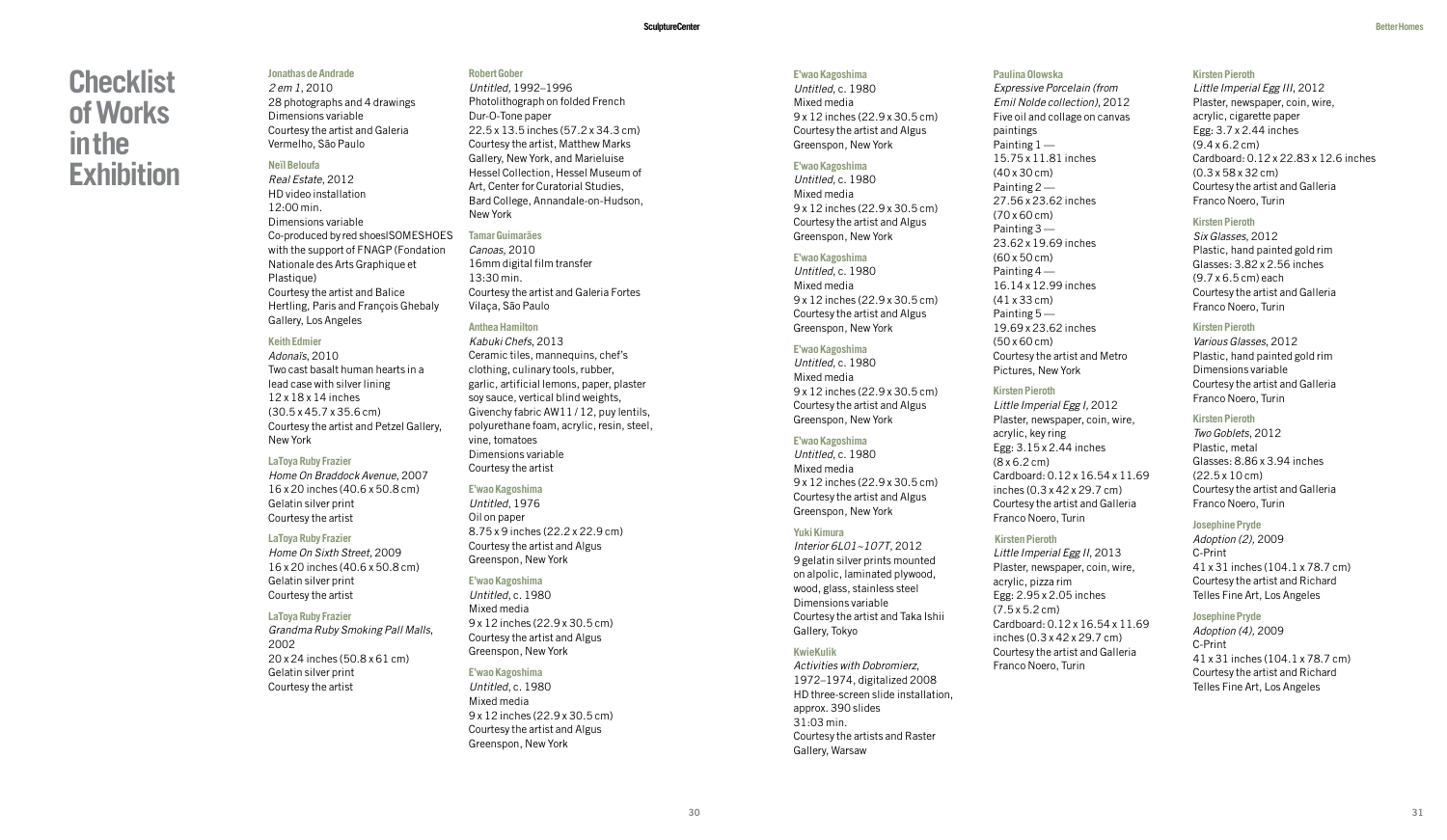#### **SculptureCenter**

#### **Josephine Pryde**

Adoption (6), 2009 C-Print 41 x 31 inches (104.1 x 78.7 cm) Courtesy the artist and Richard Telles Fine Art, Los Angeles

## **Josephine Pryde**

Adoption (11), 2009 C-Print 41 x 31 inches (104.1 x 78.7 cm) Courtesy the artist and Richard Telles Fine Art, Los Angeles

#### **Josephine Pryde**

Adoption (12), 2009 C-Print 41 x 31 inches (104.1 x 78.7 cm) Courtesy the artist and Richard Telles Fine Art, Los Angeles

#### **Carissa Rodriguez**

Yesterday I Tried to Paint You, 2012 Inkjet print and sperm donation 47.2 x 63 inches (120 x 160 cm) Courtesy the artist and Karma International, Zurich

#### **Carissa Rodriguez**

Yesterday I Tried to Paint You, 2012 Inkjet print and sperm donation 47.2 x 63 inches (120 x 160 cm) Courtesy the artist and Karma International, Zurich

#### **Carissa Rodriguez**

You again (Ancora tu) , 2011 Violet quartzite and 18 karat rose gold Cartier LOVE™ ring with 1 pink sapphire 110 x 71 x 1.18 inches (280 x 180 x 3 cm) (ring size: 55) Courtesy the artist and Karma International, Zurich

## **Martha Rosler**

How Do We Know What Home Looks Like?, 1993 Video, color and sound 31:00 min. Courtesy the artist and Electronic Arts Intermix, New York

## **Günes Terkol**

Desire Passed by Band, 2010 Sewing on fabric 27 pieces, 39.38 x 59.06 inches (100 x 150 cm) each Courtesy the artist and Galeri NON, Istanbul

## **SculptureCenter Board of Trustees**

Sascha S. Bauer, Chair Fred Wilson, President Danielle Anderman Andreas Beroutsos Sanford Biggers James L. Bodnar Jean Griffin Borho Allen H. Brill Priscilla Vail Caldwell Eleanor Cayre Robert K. Elliott Arline Feinberg John H. Friedman Glauco Lolli-Ghetti Nate McBride Elena M. Paul Lisa Schiff Diane Solomon Elaine G. Weitzen

#### **SculptureCenter Staff**

Mary Ceruti, Executive Director and Chief Curator Yoseff Ben-Yehuda, Operations Manager Kristen Chappa, Assistant Curator Mary Dohnalek, Bookkeeper Morgan Edelbrock, Head Installer Ella Gold, Assistant to the Director Frederick Janka, Associate Director Ruba Katrib, Curator Kiersten Lukasson, Installer Steven Mayer, Visitor Engagement Representative Kim Schnaubert, Development Director Stephanie Weissberg, Visitor Services and Membership Manager